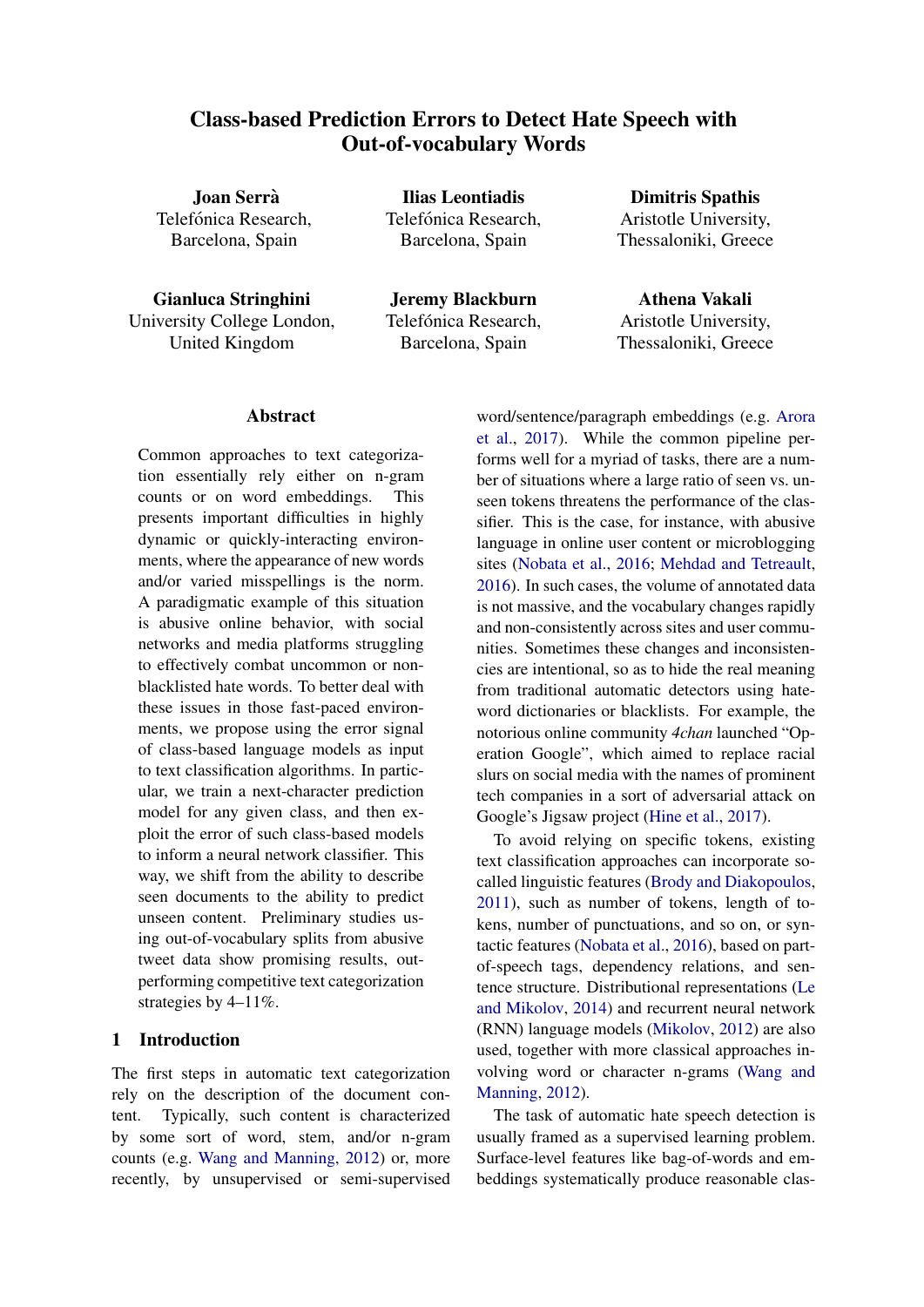sification results [\(Chen et al.,](#page-4-8) [2012;](#page-4-8) [Nobata et al.,](#page-4-2) [2016\)](#page-4-2). Character-level approaches perform better than token-level ones, since the rare spelling variations of slang and swear words will result in unknown tokens [\(Mehdad and Tetreault,](#page-4-3) [2016\)](#page-4-3). More complex features like dependency-parse information or specific linguistic attributes like politeness-imperatives have been effective [\(Chen](#page-4-8) [et al.,](#page-4-8) [2012\)](#page-4-8). Also lexical resources like lists of slurs, are proven effective but only in combination with other features [\(Schmidt and Wiegand,](#page-4-9) [2017\)](#page-4-9).

## 2 Proposed approach

We propose to perform text categorization following a two step approach (Fig. [1\)](#page-2-0). Firstly, a language model for next-character prediction is trained with the data corresponding to each single category. Secondly, we use a normalized, sequential measurement of the performance of those language models as input to a neural network classifier. In a sense, we aim to shift from 'what is said' (ability to describe) to 'the way of saying' (ability to predict). The idea is that the language model should be tailored to a given category, but without developing a strong dependence on particular characters that are frequent or representative for that category.

The concept of class-based errors is reminiscent of universal background models in speaker verification [\(Reynolds et al.,](#page-4-10) [2000\)](#page-4-10) and a few document attribution strategies in information retrieval (Serrà et al.,  $2012$ ). Using error signals for classification also relates to derivative-based similarity and classification in time series [\(Keogh and](#page-4-12) [Pazzani,](#page-4-12) [2001\)](#page-4-12).

## 2.1 Class-conditioned language model

For the class-conditioned language model we use a character-based RNN. Sequences of one-hot encoded characters X are passed through a timedistributed dense layer with parametric rectified linear unit (PReLU) activation [\(He et al.,](#page-4-13) [2015\)](#page-4-13), which form a preliminary embedding. This is shared with the subsequent layers. The intuition behind using a PReLU activation after the embedding stems from the fact that it can only improve the results or, at worst, be automatically bypassed: if a linear transformation (no activation) is really the best option, the model can still learn it [\(He](#page-4-13) [et al.,](#page-4-13) [2015\)](#page-4-13).

For each class  $i$ , one gated recurrent unit (GRU;

[Cho et al.,](#page-4-14) [2014\)](#page-4-14) is used, followed by a timedistributed dense layer with softmax output, yielding the next-character prediction sequence  $\hat{\mathbf{X}}^{(i)}$ . With that and the delayed version of  $X$ , we calculate a class-conditioned error sequence  $e^{(i)}$  for each character (and zero-mask it according to the sequence length, if needed). In our experiments with one-hot encoded character inputs,  $e^{(i)}$  corresponds to categorical cross-entropy. The final loss is taken to be

$$
\mathcal{L}\left(y,\mathbf{e}^{(1)},\ldots\mathbf{e}^{(c)}\right)=\sum_{i=1}^c\left(\frac{\mathbb{1}_{\{i\}}(y)}{n-1}\sum_{j=1}^{n-1}e_j^{(i)}\right),\,
$$

where  $y$  is the class label of the instance,  $c$  is the total number of classes,  $n$  is the sequence length of the instance, and  $\mathbb{1}($ ) is an indicator function.

#### 2.2 Normalization

To perform classification, we take the classconditioned error sequences  $e^{(i)}$  provided by the language model, and concatenate them into a matrix  $\mathbf{E} = [\mathbf{e}^{(1)}, \dots \mathbf{e}^{(c)}]$  for each instance. We then use an instance normalization layer

$$
\bar{\mathbf{E}} = \sigma \left( g \mathbf{E} / \mu \right),
$$

where  $\sigma()$  is an activation function, q is a gain constant, and  $\mu$  is the average over all the elements of E (taking sequence masking into account). In principle, we could learn  $q$  (or extended vector/matrix versions of it) and use any activation. However, we empirically found  $g = 1/3$ and a sigmoid activation to work well enough with character-based cross-entropy sequences.

#### 2.3 Classification

After computing  $\overline{E}$ , we input it to a two-layer neural network with PReLU activations, dropout [\(Sri](#page-4-15)[vastava et al.,](#page-4-15) [2014\)](#page-4-15), and a softmax output. This architecture decision is motivated by the fact that we need at least one layer of an another neural network to form the binary classification, since after the language model we have as many errors as characters. A second layer is added to allow the model to perform nonlinear classification based on the error sequences. Regarding normalization, our initial experiments involved no normalization and the performance was much poorer, to the level of the considered alternatives or slightly below.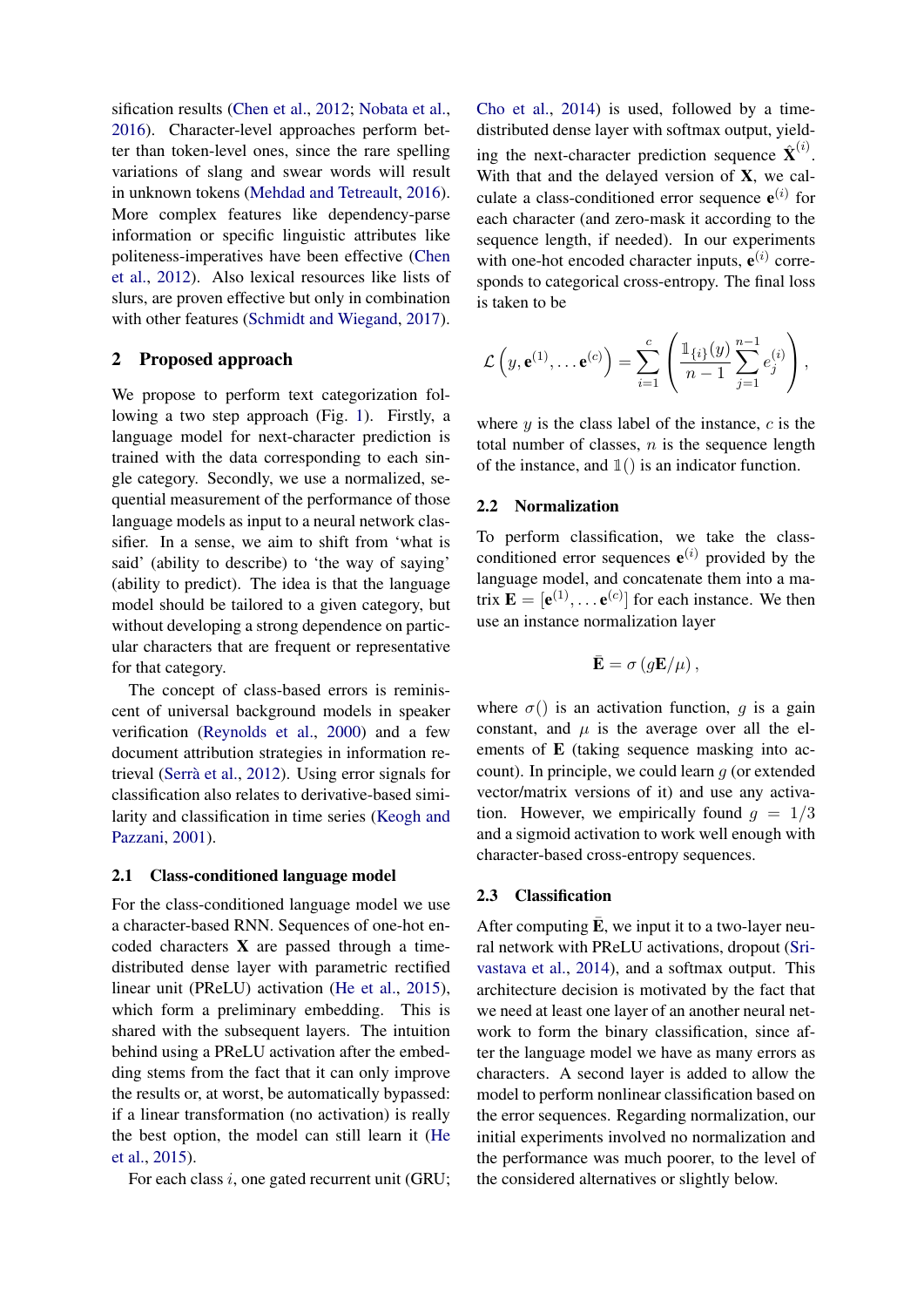

<span id="page-2-0"></span>Figure 1: General schema of the proposed model. First, a language model for next-character prediction is trained with the data corresponding to each single class. Second, a normalized, sequential measurement of the performance of those language models is fed as input to a neural network classifier.

#### 2.4 Model setup

We train our models using Adam gradient descent [\(Kingma and Ba,](#page-4-16) [2015\)](#page-4-16) until we do not see an improvement on the validation set for 4 epochs. For the language model, we use layer dimensionalities 250 (embedding) and 500 (GRU). For the classification model, we use a dropout of 0.5 and dimensionality 100. At classification time, the language model's weights remain frozen. To implement our models we used Keras [\(Chollet,](#page-4-17) [2015\)](#page-4-17) with Theano [\(Theano Development Team,](#page-4-18) [2016\)](#page-4-18).

## 3 Evaluation data

To evaluate the suitability of the proposed concepts, we choose the task of detecting abusive tweets with out-of-vocabulary (OOV) words, using a sample of 2 million tweets from the Twitter 1% feed. Half of the sample is selected based on their use of 'hate words' from a crowdsourced dic-tionary<sup>[1](#page-2-1)</sup>, while the other half is selected randomly. We manually filter the dictionary to remove overly common and ambiguous words like "india", a localized slur for dark skinned people.

Due to lack of baselines and datasets that take into account OOV words, we create semi-synthetic splits with OOV words, in order to simulate data with new or heavily misspelled tokens. We randomly perform 10 train/validation/test splits, compute the area under the receiver operating characteristic curve (AUC), and report the mean and standard deviation over the 10 test splits. Two setups are considered:

- Easy For the positive class, we take the hate-word list and split it into 70% for training and 15% for validation and testing. In performing such split, we force words with the same stem to end up in the same split. We then select tweets from the entire corpus that contain at least one stemmed word from each split. For the negative class, we just select randomly from the remaining tweets until we have balanced train/validation/test sets.
- Hard Besides the list of hate words, we also consider a list of common words (top 1,000 to 3,000 most frequent English words<sup>[2](#page-2-2)</sup>). We proceed as with the positive class of the Easy setup, and generate balanced train/validation/test splits for both abusive and non-abusive tweets. In addition, to increase difficulty, we remove tweets with list words appearing in more than one split (that is, we ensure that the intersection of listed words is null between train/validation/test).

To the best of our knowledge, there are no established benchmark datasets for the problem of OOV word detection. Recent work on characterizing OOV words in twitter attempted to build a dataset of such words [\(Maity et al.,](#page-4-19) [2016\)](#page-4-19), but mostly focused on content analysis and categorization (e.g., *wassup* and *iknow*, belong to word mergings). We plan to develop big crowd-sourced datasets of OOV social media texts and provide them free to the research community.

<span id="page-2-1"></span><sup>1</sup><http://hatebase.org>

<span id="page-2-2"></span><sup>2</sup>[http://www.ef.com/english-resources/](http://www.ef.com/english-resources/english-vocabulary/) [english-vocabulary/](http://www.ef.com/english-resources/english-vocabulary/)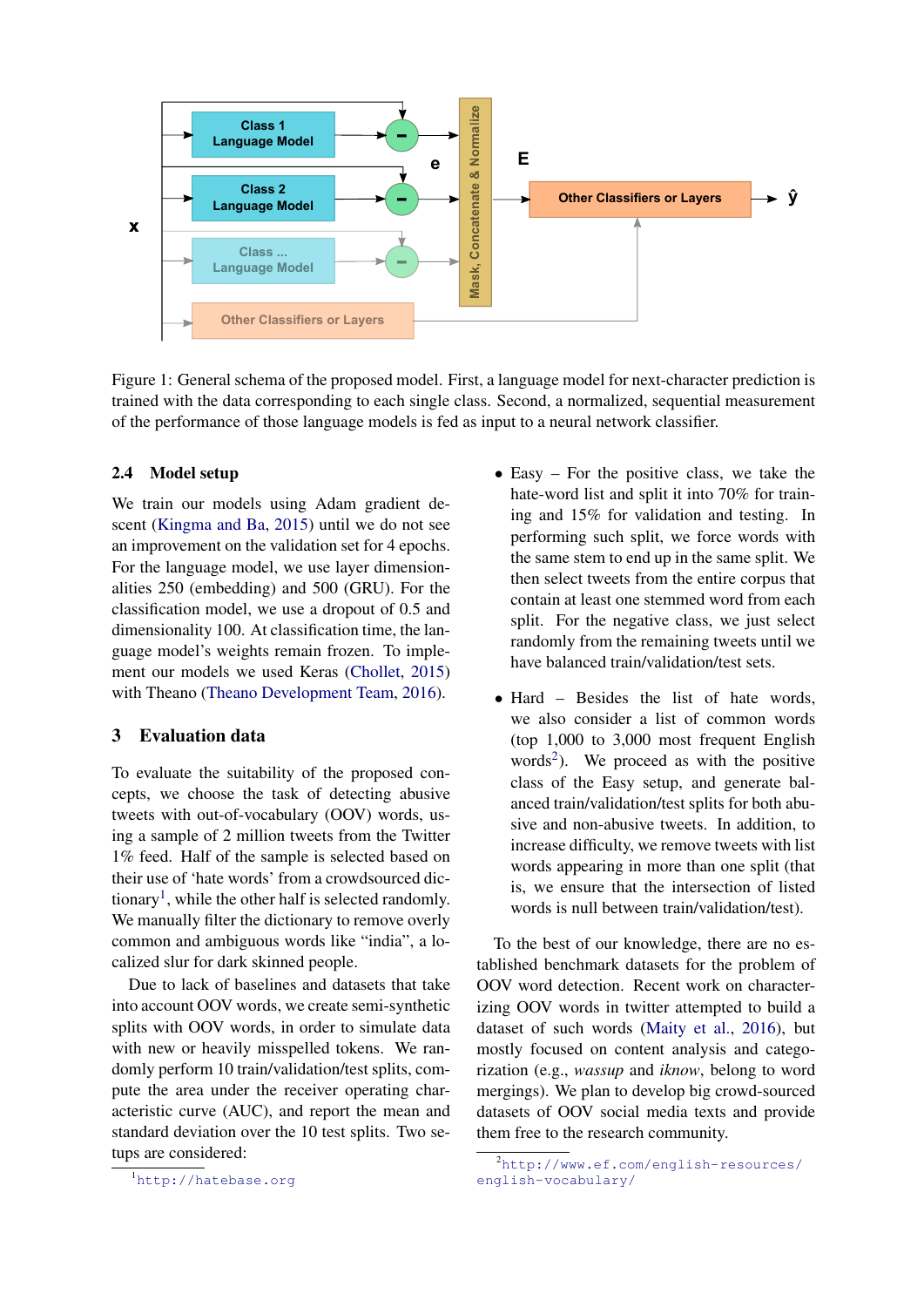| Setup | Word NB | Char NB | Word NB-LR Char NB-LR                                                                                                                                               | <b>Char RNN</b> | Proposed |
|-------|---------|---------|---------------------------------------------------------------------------------------------------------------------------------------------------------------------|-----------------|----------|
|       |         |         | Easy $(0.900(0.091) 0.849(0.052) 0.912(0.113) 0.902(0.102) 0.858(0.141) 0.951(0.080)$                                                                               |                 |          |
|       |         |         | Hard $\begin{array}{ l} 0.634 \ (0.109) \quad 0.663 \ (0.080) \quad 0.580 \ (0.089) \quad 0.679 \ (0.038) \quad 0.619 \ (0.101) \end{array}$   <b>0.705</b> (0.059) |                 |          |

Table 1: AUC scores for the considered baselines (see text) and the proposed approach. A null randomized model yields 0.514 (0.082) and 0.503 (0.090) for the Easy and Hard setups, respectively.

## <span id="page-3-0"></span>4 Results

We compare the proposed approach with 5 of the most common and competitive baselines in abusive language detection [\(Djuric et al.,](#page-4-20) [2015;](#page-4-20) [Mehdad and Tetreault,](#page-4-3) [2016\)](#page-4-3). The first two are based on a naïve Bayes classifier using the TF-IDF of both word and character n-grams (NB). The next two are based on the approach proposed by [Wang and Manning](#page-4-0) [\(2012\)](#page-4-0): similarly, word and character n-grams are constructed, but NB ratios are calculated, and logistic regression is used as a classifier (NB-LR). The rationale behind this choice over other classifiers (e.g SVMs) was that [Wang and Manning](#page-4-0) [\(2012\)](#page-4-0) found that for short text sentiment tasks, NB actually does performs better than SVMs. For the previous non-neural count-based baselines, we use all combinations of  ${1,2,3}$ -grams with cutoff frequencies of 20 (NB) and 100 (NB-LR). These cutoff frequencies were chosen in-sample in order to maximize the performance of these baselines. The fifth baseline is a character-based RNN using a time-distributed embedding layer, followed by a PReLU activation, a GRU, a dense layer with PReLU activation, and a dense layer with sigmoid output. We try different values for the dimensionality of the aforementioned layers and finally use 200 (embedding), 400 (GRU), and 200 (dense).

The result of the comparison is reported in Table [4.](#page-3-0) We see that, among the 5 baselines, there is no clear winner for the two setups. Wordbased NB-LR performs best in the Easy setup and character-based NB-LR performs best in the Hard setup. Nonetheless, the proposed approach outperforms them by 4.2 and 3.8%, respectively. Compared to the average baseline performance, we observe a relative improvement of 7.5 and 11.0%. We also note that the standard deviation of the proposed approach (across runs) is comparatively low with respect to the baselines.

#### 5 Future work

In this paper, we deal with hate speech detection and, in particular, with abusive OOV words. To this extent we propose to use the error signal of class-based language models as input to text classification algorithms. In particular, we train a nextcharacter prediction model for any given class, and then exploit the error of such class-based models to inform a neural network classifier. This way, we intend to shift from the 'ability to describe seen documents to the 'ability to predict unseen content. Experiments using OOV splits from abusive tweet data show promising results, outperforming competitive text categorization strategies by 4– 11%.

We envision a number of potential extensions for the proposed approach: adding an 'all-class' predictor to the language models, improve (or learn) the error sequence normalization, studying the effect of adding further classifiers in parallel to the proposed classification model, ways of fusing those, play with class-based sentence or paragraph embeddings, etc. Generalizing the architecture to longer sequences is a main task for further research, perhaps considering recurrent, quasi-recurrent [\(Bradbury et al.,](#page-4-21) [2017\)](#page-4-21), or convolutional networks for the classification stage. A qualitative analysis of the output of above classifiers is planned as future work. Due to the fact that our data are weakly-labeled and come from dictionaries, we also plan to shift our focus to realworld, curated data sets of abusive language, as well as evaluate our models on human-annotated crowd-sourced data.

#### Acknowledgments

This work has been fully funded by the European Commission as part of the ENCASE project (H2020-MSCA-RISE of the European Union under GA number 691025).